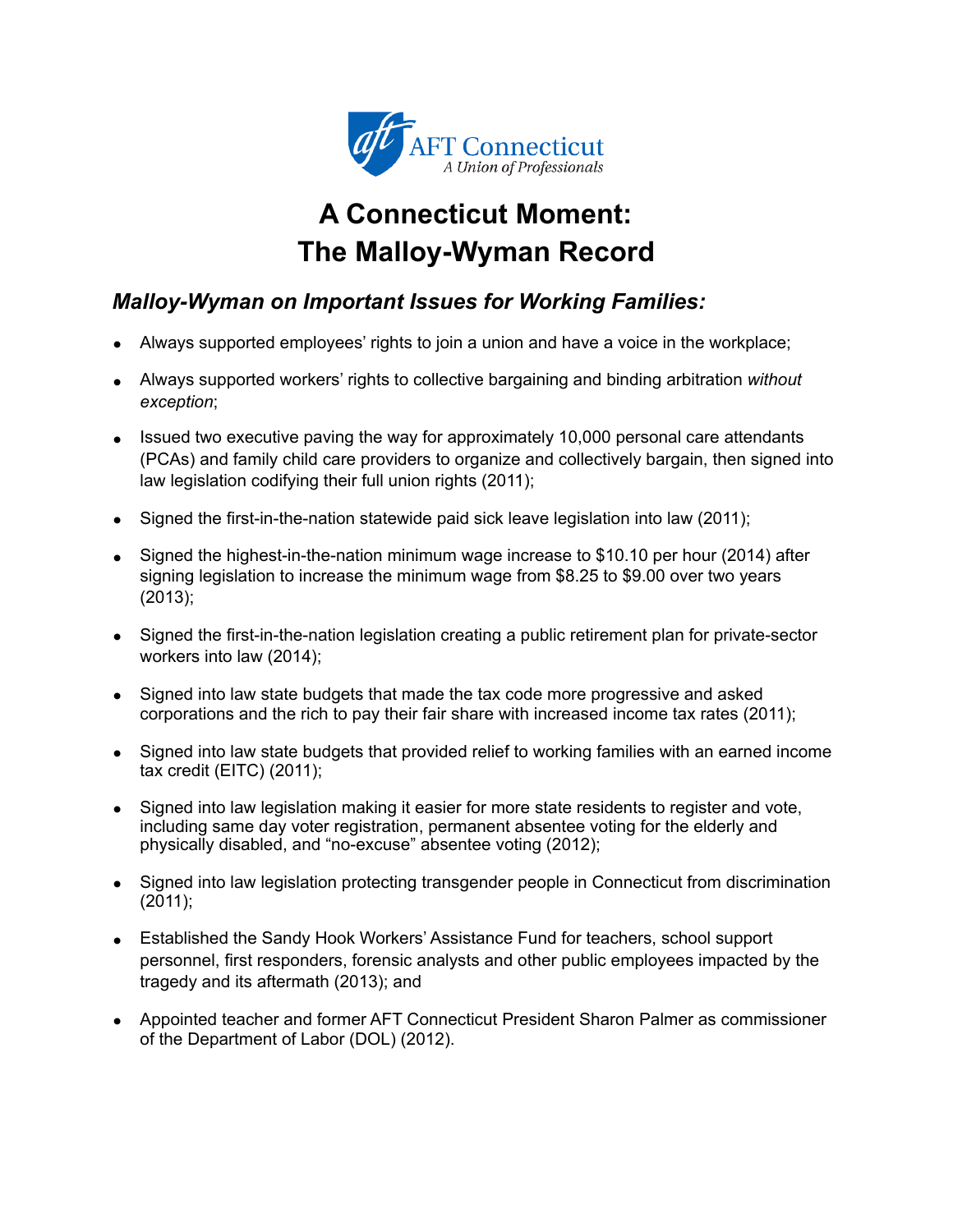#### *Malloy-Wyman on PreK-12 Education Policy:*

- Issued an executive order establishing the Common Core Educators Task Force, which includes six members of AFT Connecticut-affiliated unions, to review the impact of the new standards and submit recommendations to improve implementation (2014);
- Issued an executive order paving the way for the Office of Early Childhood (2013), then signed into law legislation establishing the new agency to centralize and coordinate services and interventions, including early childhood education, for all young children (2014);
- Appointed Lt. Governor Wyman to broker negotiations between a coalition of public education stakeholders, which includes AFT Connecticut, and the Performance Evaluation Advisory Council (PEAC) on improvements to the state's teacher evaluation guidelines that have since been adopted by the State Board of Education (SBOE) (2014);
- Negotiated significant improvements with AFT Connecticut and CEA to the state's System for Educator Evaluation and Development (SEED) guidelines being piloted in 10 local districts and Regional Educational Service Centers (RESCs) (2014);
- Secured a waiver from the U.S. Department of Education to decouple for two years students' Smarter Balanced Assessment Consortium (SBAC) test scores and teacher evaluations (2013, 2014);
- Revamped the Education Cost Sharing (ECS) formula to more accurately account for poverty and significantly expanded state aid by at least \$60 million, raising the per pupil base grant by 19% (2013);
- Extended and strengthened the Minimum Budget Requirement (MBR), the statutory mandate requiring each town to appropriate at least the same amount for education as in the previous year (2012);
- Established \$10 million in funding over 10 years for more public school PreK school readiness slots taught by certified teachers (2014) and for more than 2,000 new slots in community-based PreK settings (2011, 2014);
- Directed funding to the state's 30 Alliance Districts to expand and establish family resource centers with wraparound services for children and their families (2014);
- Directed full funding in state budgets for the CommPACT Community Schools Collaborative, which supports schools in Hartford, New Haven, Bridgeport, New London, and Waterbury (2011 through 2014);
- Created additional funding mechanisms to direct resources to districts that need it most, such as Alliance Districts (2012), and prohibited municipal politicians from withholding those funds from local boards of education (2014);
- Proposed and signed into law comprehensive school safety legislation that includes schoollevel safety committees, grant programs for infrastructure improvements, and funding for school resource officers and improved mental/behavioral health services (2013);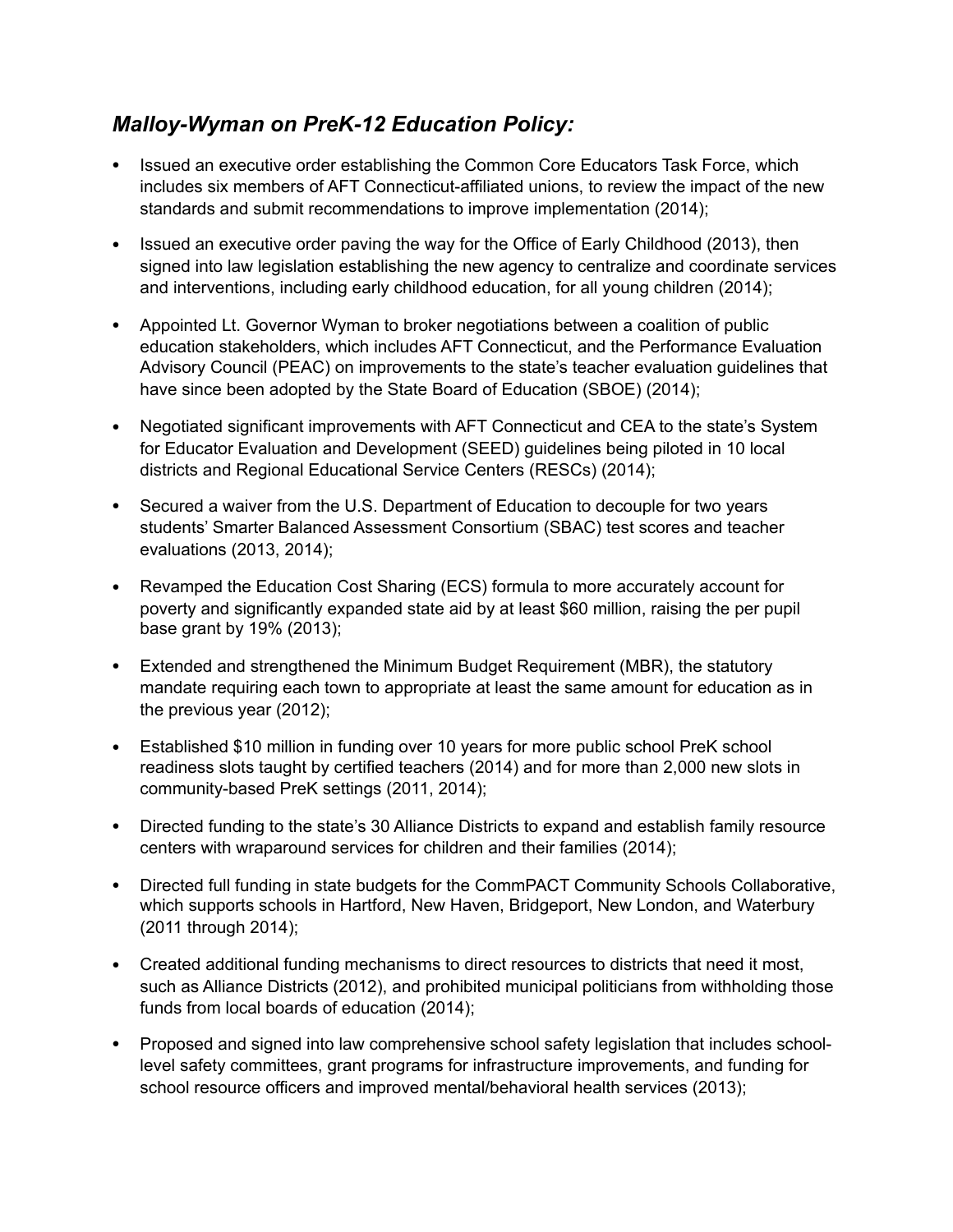- Proposed and signed into law a state income tax credit on pension income for retired teachers that will be phased in over three years and saves retirees over \$23 million in the first year alone (2014);
- Signed into law legislation creating a community schools model to provide wrap around services for students' families for schools in the Commissioner's Network (2013);
- Signed into law legislation that redesigns existing loan reimbursement programs for undergraduate students enrolled in teacher preparation programs and provides grants up to \$20,000.00 to students who pledge to teach bilingual education for a period of five years (2014);
- Supported maintaining the exemption from the Freedom of Information Act (FOIA) for teacher evaluation records maintained by the State Department of Education (SDE) (2013);
- Appointed Lieutenant Governor Wyman to chair the Interagency Council for Ending the Achievement Gap tasked with developing a master plan to eliminate the academic achievement gaps in Connecticut (2011);
- Appointed an AFT Connecticut member to serve on the Teachers' Retirement Board, which administers the Connecticut Teachers' Retirement System (TRS) (2013); and
- Appointed AFT Connecticut attorneys to the Education Arbitration Board to represent the interests of teachers and their unions (2013).

#### *Malloy-Wyman on State Technical High School Policies:*

- Proposed and signed into law legislation establishing the first-ever independent board of education to oversee the Connecticut Technical High School System (CTHSS) (2012);
- Directed over \$1.6M in new funds to create new teaching and support staff positions, equipment purchases and supply expenses for CTHSS (2014);
- Directed over \$85M in funding to renovate and reopen J.M. Wright Technical High School in Stamford five years after it was shuttered by former Gov. Rell (2012-14);
- Directed \$500,000.00 in additional funding for manufacturing technology programs in CTHSS (2013);
- Approved a 2013 contract re-opener regarding use of substitute teachers and rates of pay for CTHSS teachers;
- Adopted policies to increase transparency within CTHSS and enhance coordination between CTHSS, SDE, the Department of Economic and Community Development (DECD), DOL and the Office of Workforce Competitiveness (OWC) (2012);
- Approved an exemption to the Code of Ethics for state employees so they may access services provided by CTHSS students beyond \$100.00 in value (2012); and
- Granted donors of equipment to CTHSS immunity from civil liability (2013).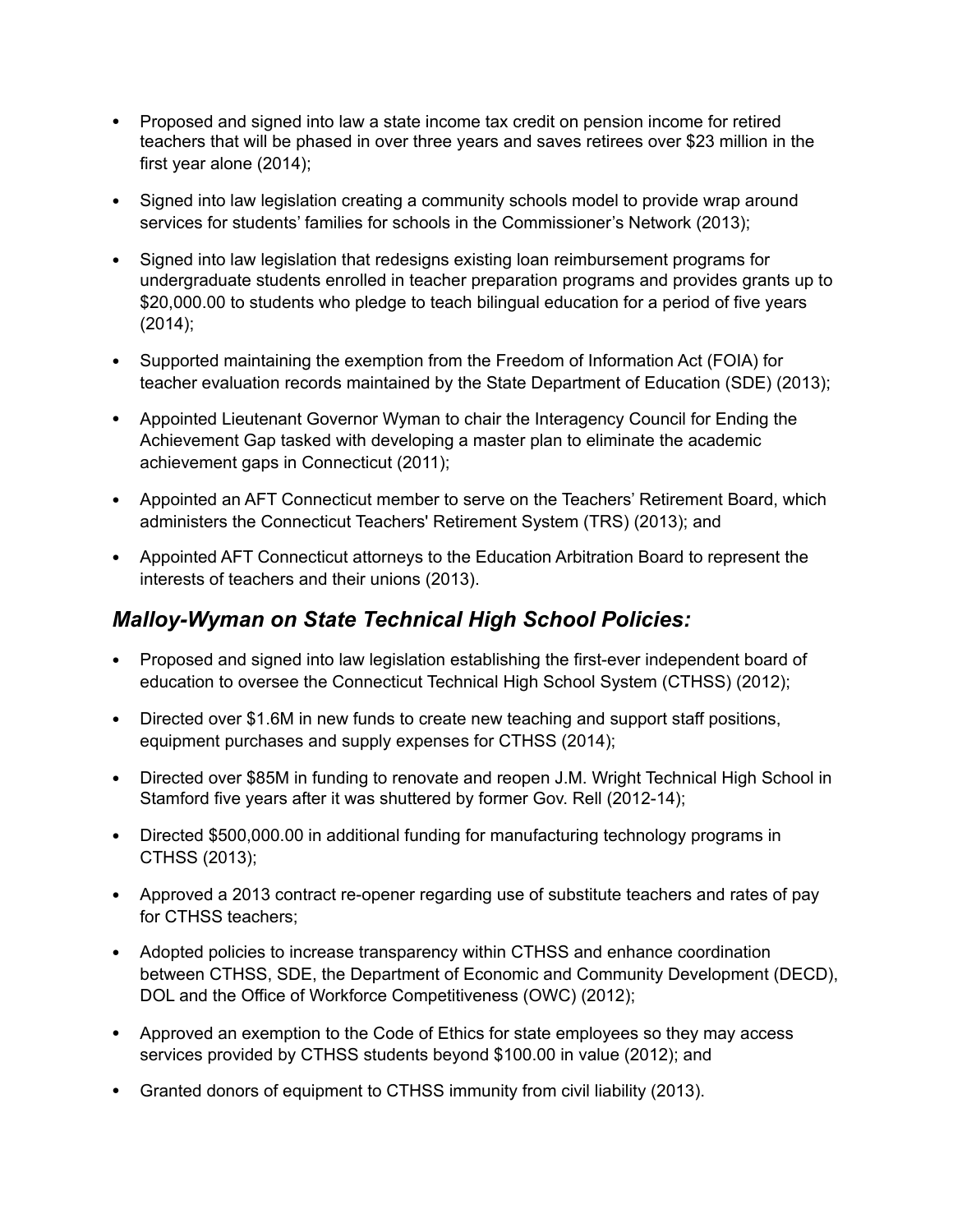#### *Malloy-Wyman on Healthcare and Hospital Policies:*

- Stood with Backus Hospital Registered Nurses (RNs) as they fought to organize their union and stood against the hospital's CEO and administration when they engaged in anti-union conduct (2011);
- Stood with the RNs, licensed practical nurses (LPN), technicians and healthcare workers at Lawrence + Memorial (L+M) Hospital as they fought to keep the CEO and administration from outsourcing their jobs to a shell corporation (2013);
- Walked the picket line at L+M Hospital alongside the RNs, LPNs, and techs when they went on strike to preserve good jobs and community access to quality patient care (2013);
- Signed into law legislation creating the Hospital Workplace Violence & Prevention Act which requires the establishment of labor-management security committees at Connecticut's acute care facilities (2011);
- Signed into law legislation requiring hospitals to submit a certificate of need (CON) application with the Department of Public Health's Office of Health Care Access (OHCA) division and receive approval before terminating services (2011);
- Signed into law legislation allowing advanced practice registered nurses (APRN) to practice independently after three years' experience in collaborative practice with physicians (2014);
- Signed into law legislation requiring non-profit acute care hospitals to report their IRS Form 990 to DPH (2013); and
- Vetoed legislation that would have allowed the practice of creating for-profit medical foundations without a public hearing (2013) and then signed into law legislation that more effectively regulates conversions of hospitals and that includes a mechanism for input from healthcare workers, patients, advocates, regulators, and elected officials (2014).

### *Malloy-Wyman on State Employee Issues:*

- Directed greater investments into the Connecticut State Employees Retirement System (SERS) than any previous administration, making contributions above the required levels as revenues allowed and beginning to stabilize the unfunded pension liability (2011 through 2014);
- Negotiated job security provisions and benefit protections with the State Employees Bargaining Agent Coalition (SEBAC) that provided four years of layoff protections and extended health and pension agreements for an additional five years (2011);
- Negotiated with SEBAC to improve the success rate of state employees seeking disability retirements due to "sick building" syndrome by including a pulmonologist on the Connecticut Medical Examining Board (2014);
- Negotiated with SEBAC compensatory time for state employees who responded to the Sandy Hook School shooting in Newtown to provide for their emotional recovery after witnessing the tragedy and its aftermath (2014);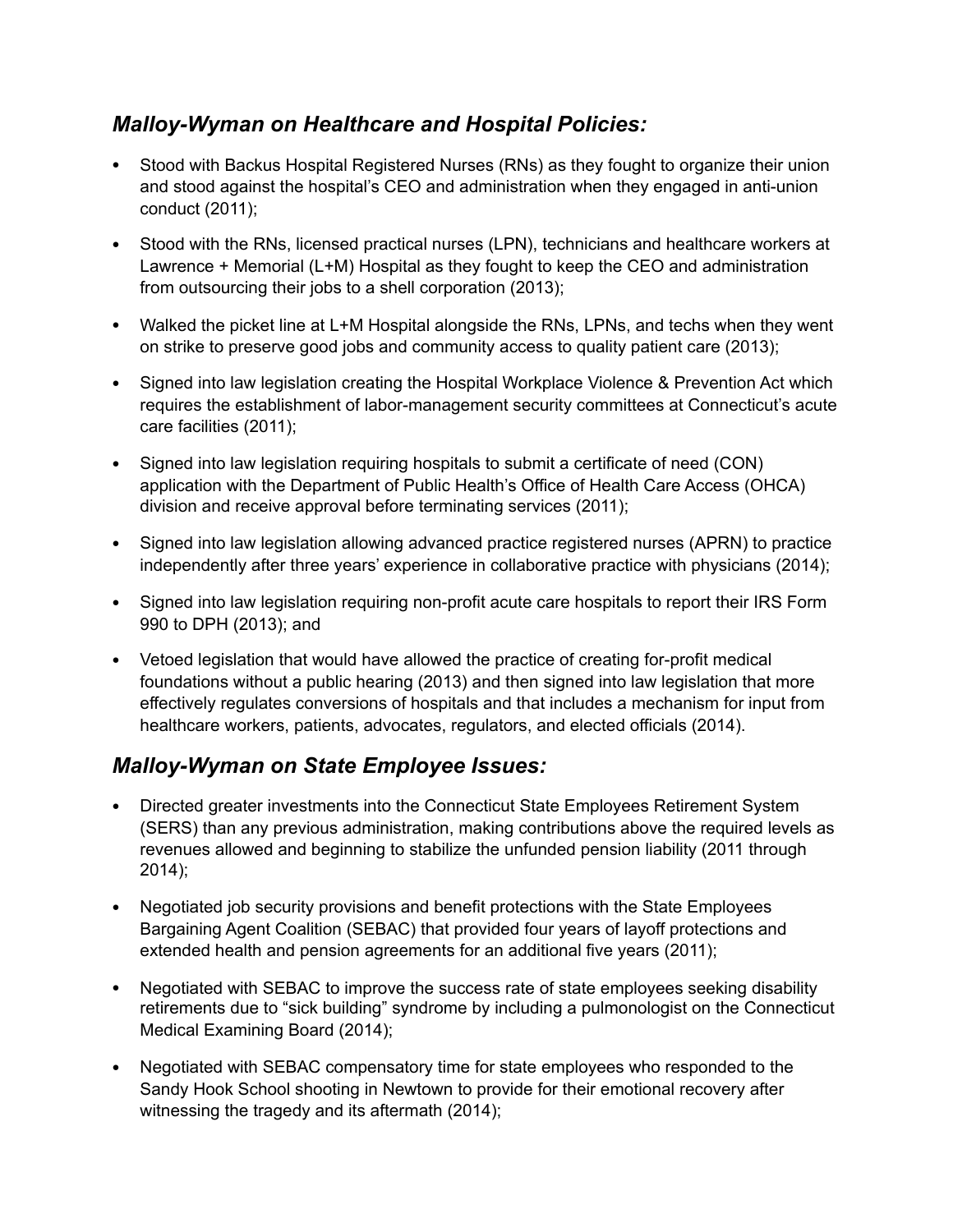- Signed into law legislation exempting probation officers' personal and family information in their personnel files from disclosure through FOIA requests by clients under their supervision (2014);
- Signed into law legislation creating the Connecticut Healthcare Partnership, allowing municipal employees to join the "pool" of active and retired state employees in order to reduce costs to the state and its employees (2011);
- Directed the conversion of the state employee health plan to one that is self-insured in order to reduce costs to the state and active and retired state employees (2011);
- Directed implementation of bulk prescription drug purchasing power for state-sponsored healthcare plans in order to reduce costs to the state and active state and retired employees (2011);
- Directed expansion of state employee "whistleblower" protections by exempting from disclosure the identity of employees who provide information regarding alleged fraud or weaknesses at a state agency (2011, 2013);
- Directed additional telecommuting options be enacted for state employees (2011);
- Directed additional workplace violence training be provided for state employees (2011);
- Directed funding for the State Contracting Standards Board (SCSB) to be doubled in order to enable the watchdog commission to police privatization of state services (2012 through 2014); and
- Appointed members to fill vacancies on the SCSB, including former state employee and AFT Connecticut Second Vice-President Jean Morningstar, in order to improve its functionality (2013).

## *Malloy-Wyman on Higher Education Policy:*

- Directed the creation of BioScience Connecticut in partnership with Jackson Labs at the University of Connecticut (UConn) Health Center and directed funding to create hundreds of jobs in an emerging technology field and build a new tower at John Dempsey Hospital (2011);
- Approved and directed the first-ever funding of the fringe differential for employees at UConn Health Center, providing \$13.5M annually to cover its cost (2012 through 2014);
- Directed \$1.5B in funding for capital improvements in the Next Generation Connecticut phase at UConn for science, technology, engineering, and math-related industries (2013).

# *Malloy-Wyman on Paraprofessional/School Support Personnel (PSRP) Issues:*

• Signed into law legislation establishing rights to family and medical leave (FMLA) for school paraprofessionals who were denied access to time off under federal FMLA law (2012);